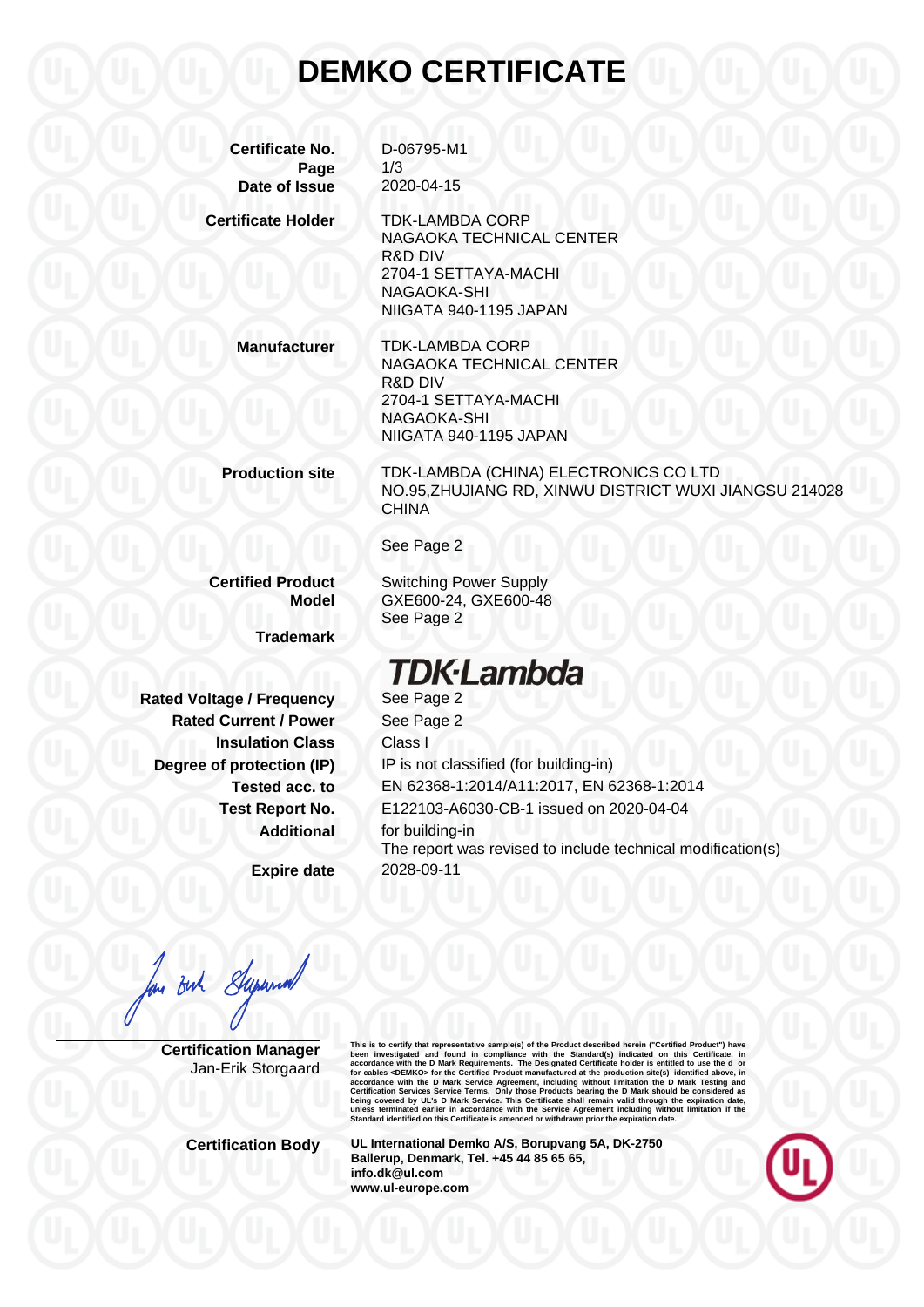## **Appendix DEMKO CERTIFICATE**

**Certificate No.** D-06795-M1 **Page 2/3 Date of Issue** 2020-04-15

Model Details:

GXE600-24,GXE600-48 may be followed by suffix "abcdefg" (a is /, b is HD, c is A, d is FG, e is SF, f is NS, g is NHV for GXE600-48, and "a", "b", "c", "d", "e", "f", "g" may be blank) (for the details, see Test Report - General Product Information)

Production Sites: TDK-LAMBDA MALAYSIA SDN BHD PLO33 KAWASAN PERINDUSTRIAN SENAI 81400 SENAI JOHOR MALAYSIA

TDK-LAMBDA MALAYSIA SDN BHD LOT 2 & 3, BATU 9 3/4 KAWASAN PERINDUSTRIAN BANDAR BARU JAYA GADING 26070 KUANTAN PAHANG MALAYSIA

TDK-LAMBDA CORP 2704-1 SETTAYA-MACHI NAGAOKA-SHI NIIGATA-KEN 940-1195 JAPAN

SENDAN ELECTRONICS MFG CO LTD 1010 HABUSHIN NANTO-SHI TOYAMA-KEN 939-1756 JAPAN

ZHANGJIAGANG HUA YANG ELECTRONICS CO LTD NO.15 TONGXIN RD, ZHAOFENG ECONOMIC DEVELOPMENT ZONE, LEYU TOWN ZHANGJIAGANG JIANGSU 215622 **CHINA** 

ALPS LOGISTICS FACILITIES CO LTD 593-1 NISHIOOHASHI TSUKUBA-SHI IBARAKI-KEN 305-0831 JAPAN

Ratings: Input: 100-240Vac, 50-60Hz, 7.0A Output: 24Vdc, 25A (For Model GXE600-24) 48Vdc, 12.5A (For Model GXE600-48)

Additional Information: This Certificate replaces earlier issued certificate No. D-06795-A1 due to:

- Change of 1 factory

- Change of 2 factories address

- Addition of evaluation for Japan National Differences.

**Certification Body UL International Demko A/S, Borupvang 5A, DK-2750 Ballerup, Denmark, Tel. +45 44 85 65 65, info.dk@ul.com www.ul-europe.com**